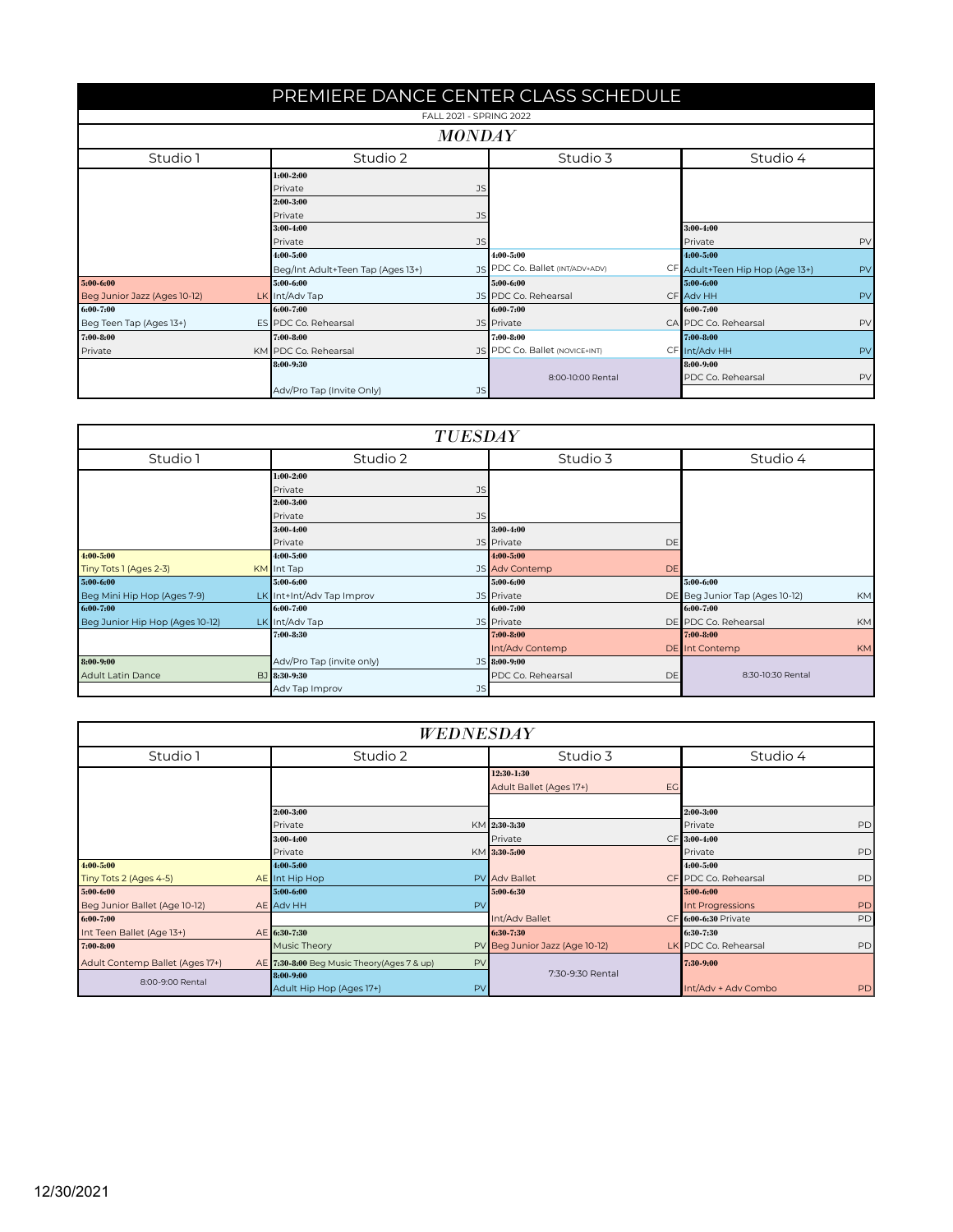| <b>THURSDAY</b>          |                             |                      |                                                 |  |  |
|--------------------------|-----------------------------|----------------------|-------------------------------------------------|--|--|
| Studio 1                 | Studio 2                    | Studio 3             | Studio 4                                        |  |  |
| $3:00 - 4:00$            |                             |                      |                                                 |  |  |
| Private<br>DE            |                             | 3:30 5:00            |                                                 |  |  |
| 4:00-5:00                | 4:00-5:00                   |                      | 4:00-5:00                                       |  |  |
| Private                  | DE Int/Adv Progressions     | <b>PD</b> Adv Ballet | <b>KK</b><br>AE Int Jazz                        |  |  |
|                          |                             | 5:00-6:00            | 5:00-6:30                                       |  |  |
|                          |                             | Int Ballet<br>AE     |                                                 |  |  |
|                          | 6:00-7:00                   | 6:00-7:30            | Int/Adv + Adv Jazz (last 30 Adv)<br><b>KK</b>   |  |  |
| 6:30 7:30                | PDC Co. Rehearsal<br>DE     |                      | 6:30 7:30                                       |  |  |
| Beg Teen Jazz (Ages 13+) | KK 7:00-7:30 Private        | DE Int/Adv Ballet    | AE Adv Progressions<br>PD                       |  |  |
|                          | 7:30 8:30                   | 7:30-8:30            | 7:30 8:30                                       |  |  |
|                          | Private                     | BJ Company           | C/P/D/K Beg Teen Ballet (Ages 13+)<br><b>AE</b> |  |  |
|                          | 8:30-9:30                   | 8:30-9:30            | 8:30-9:30                                       |  |  |
|                          | Beg Teen Contemp (Ages 13+) | <b>DE</b> Private    | PD<br>KK Private                                |  |  |

| <b>FRIDAY</b>                 |                   |                               |                            |  |
|-------------------------------|-------------------|-------------------------------|----------------------------|--|
| Studio 1                      | Studio 2          | Studio 3                      | Studio 4                   |  |
|                               |                   | 12:30-1:30                    |                            |  |
|                               |                   | Adult Ballet (Ages 17+)<br>EG |                            |  |
|                               |                   |                               |                            |  |
|                               |                   |                               |                            |  |
|                               | 4:00-5:00         | 4:00-5:00                     | 4:00-5:00                  |  |
|                               | PDC Co. Rehearsal | KK/CF Improv                  | DE PDC Co. Rehearsal<br>AG |  |
| 5:00-6:00                     | 5:00-6:00         | 5:00-6:00                     | 5:00-6:00                  |  |
| Beg Acro (Age 6+)             | <b>PD</b> Private | KK Int/Adv Acro (Age 7+)      | <b>DE</b> Private<br>AG    |  |
| 6:00-7:00                     | 6:00-7:00         | 6:00-7:00                     | $6:00 - 7:00$              |  |
| Beg Mini Ballet (Age 7-9)     | CF/PD Private     | KK Int Acro (Age 6+)          | <b>DE</b> Private<br>AG    |  |
| $7:00 - 8:00$                 | 7:00-8:00         | 7:00-8:00                     | 7:00-8:00                  |  |
| Int Ballet                    | CF/PD Private     | DE PDC Co. Rehearsal          | KK/CF Private<br>AG        |  |
| 8:00-9:00                     |                   | 8:00-9:00                     |                            |  |
| CF/PD<br>Int Ballet Rehearsal |                   | KK/DE<br>PDC Co. Rehearsal    |                            |  |

| <b>SATURDAY</b>                                      |    |                      |                                       |    |                             |    |
|------------------------------------------------------|----|----------------------|---------------------------------------|----|-----------------------------|----|
| Studio 1                                             |    | Studio 2             | Studio 3                              |    | Studio 4                    |    |
|                                                      |    |                      | $9:00 - 12:00$                        |    | 8:30-11:30 Rental           |    |
| 10:00 11:00<br>Tiny Tots 1 (Ages 2-3)<br>11:00-12:00 | HO | 11:00-12:00          | Privates (every other week)           |    |                             |    |
| Tiny Tots 2 (Ages 4-5)                               |    | HO Private<br>JS     |                                       | KK |                             |    |
| 12:00-1:00                                           |    | 12:00 1:00           | 12:00 1:00                            |    | 12:00-3:00                  |    |
| Tiny Jazz/Lyrical (Ages 5-6)                         |    | HO Int Tap           | JS Beg Mini Jazz (Ages 7-9)           | JJ |                             |    |
| $1:00 - 2:00$                                        |    | $1:00 - 2:00$        | $1:00 - 2:00$                         |    |                             |    |
| Tiny Ballet (Ages 5-6)                               |    | HO PDC Co. Rehearsal | JS Mommy & Me                         | JJ | Privates (every other week) |    |
| 2:00-3:00                                            |    | $2:00 - 3:00$        | $2:00 - 3:00$                         |    |                             |    |
| Private                                              |    | CA Bucket Drumming   | JS Tiny Tots 1 (Ages 2-3)             | JJ |                             | KK |
| 3:00-5:00                                            |    | 3:00-4:00            | 3:00-4:00                             |    |                             |    |
|                                                      |    | Private              | JS Tiny Tappers (Ages 5-6)            | JJ |                             |    |
|                                                      |    | 4:00-5:00            | 4:00-5:00                             |    |                             |    |
| Private                                              |    | AE Private           | JS Tiny Tumblers & Hip Hop (Ages 5-6) | JJ |                             |    |
|                                                      |    | 5:00-6:00            |                                       |    |                             |    |
|                                                      |    | Private<br><b>JS</b> |                                       |    |                             |    |
|                                                      |    | 6:00-7:00            |                                       |    |                             |    |
|                                                      |    | Private<br>JS        |                                       |    |                             |    |
|                                                      |    | 7:00-9:00            |                                       |    |                             |    |
|                                                      |    | <b>ATP</b><br>JS     |                                       |    |                             |    |